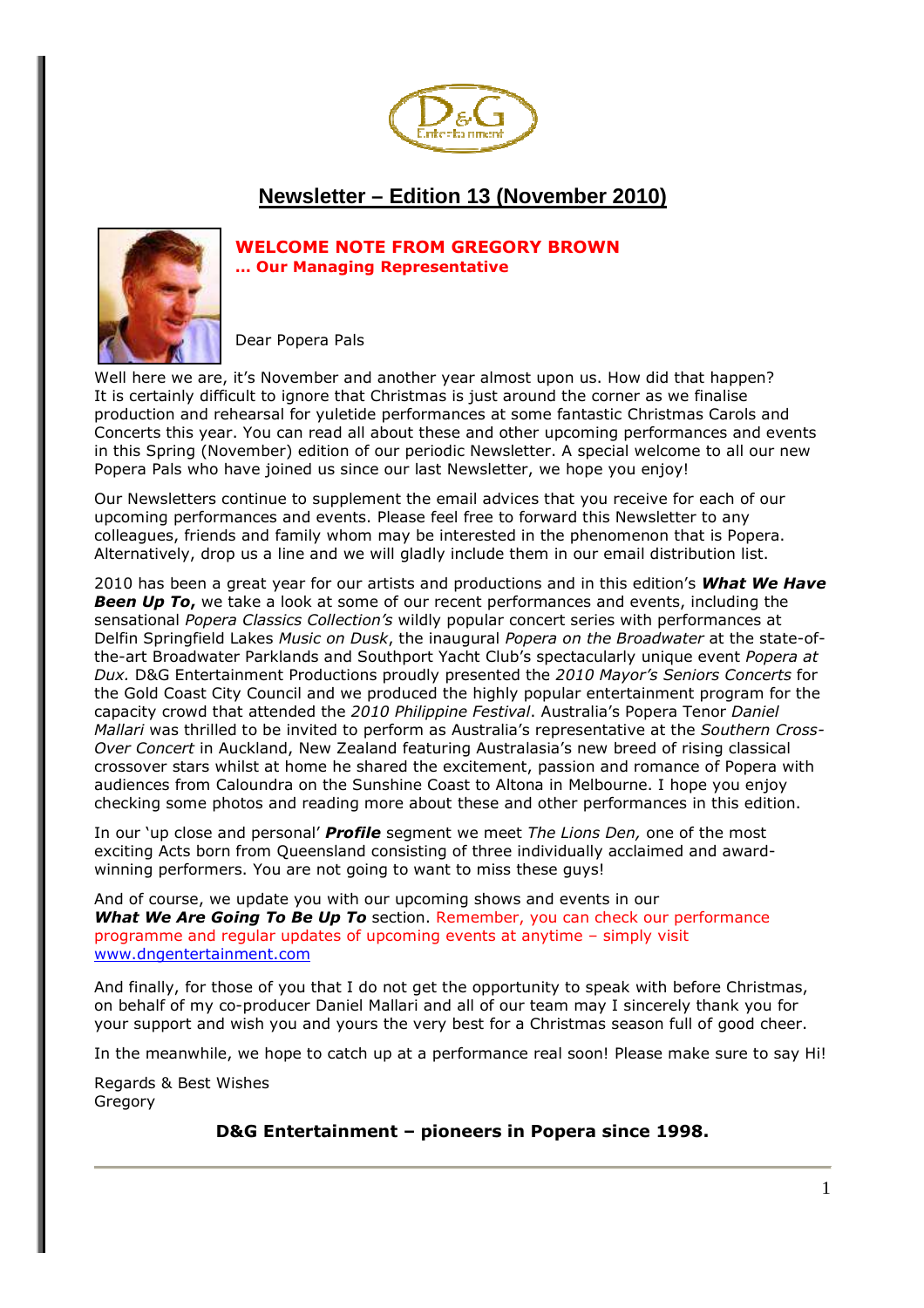# *WHAT WE HAVE BEEN UP TO …*



# **POPERA CLASSICS COLLECTION**



Broadwater Parklands presented the highly anticipated arrival of *Popera on the Broadwater* when the ultimate excitement, passion and romance of Popera made its debut appearance at the new \$42 million first stage **Southport Broadwater Parklands**. The Great Lawns of the Parklands became an open-air theatre for a spectacular outdoor concert as *Popera Classic Collection's* **Concert Series** presented an extraordinary cast of renowned singers, supported by dancers and violinist to perform popular melodies from the world of opera, musical theatre and modern Popera classics against the spectacular sunset of the Broadwater.

The inaugural *Popera on the Broadwater* concert attracted a huge crowd as they arrived early to secure a good spot with picnics and rugs in hand. They brought family and friends to enjoy some of the finest voices perform a stunning selection of Broadway Blockbusters, some of the world's most popular classical pieces and of course in a special show billed as *A Night at the Popera*, the evening would not have been complete without a selection of admired Popera Classics that are uniquely and synonymously our Popera brand.





Pre-Concert entertainment by *Swing Plus Jazz Band* kept the early arrivals tapping their feet whilst our Popera Pups were also well entertained throughout the evening with interactive kid's activities, roving characters, amusement rides and entertainment for all ages.

**DON'T MISS** *- Popera Classics Collection's* return to Broadwater Parklands on **Saturday 4th December 2010** for *A Popera Christmas on the Broadwater* – a very special Popera Christmas concert with a Christmas twist! See the *What We Are Going To Be Up To* section in this edition for further details. Mark your diaries and see you there!



*Popera Classics Collection's* - Concert Series perform *Popera on the Broadwater* - *A Night at the Popera* – Apr 2010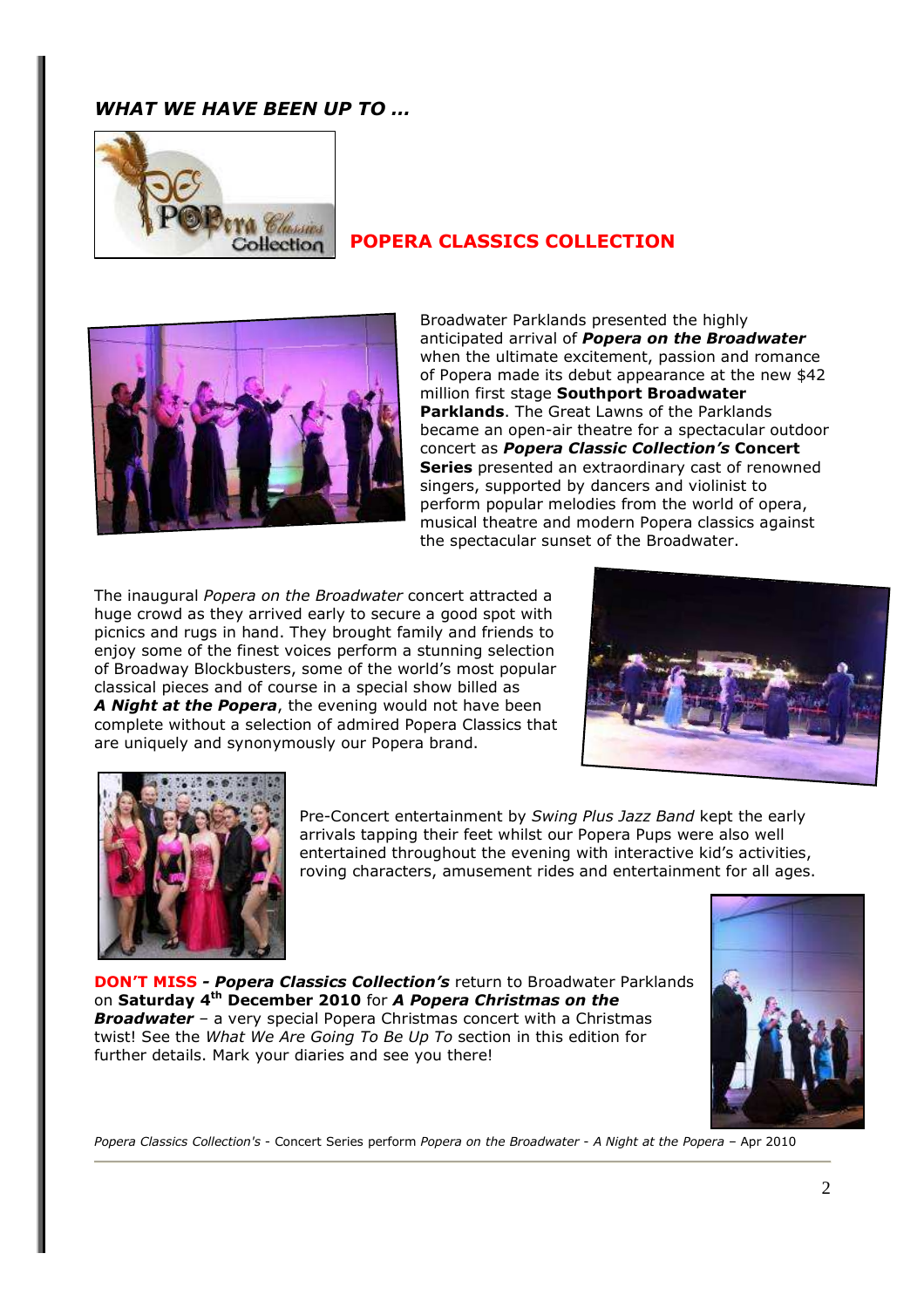

*Popera Classics Collection's* **Trio Series** celebrated the rhythms and colours of Latin America when they performed *A Night at the Copacabana* for the APNA (Australian Practice Nurses Association) 2010 Conference Copacabana themed Gala Dinner at the RACV Royal Pines Resort.

The Collection's *A Night at the Copacabana,* supported by our stunning Showgirl dancers had the audience on their feet in no time as they presented the music of the Copacabana night club in a sophisticated show that covers favourites from Barry Manilow to sultry Puerto Rican tunes and Latin Classics from the likes of Ricky Martin and Jennifer Lopez.

*Popera Classics Collection's* - Trio Series perform *A Night at the Copacabana*– May 2010; (pictured above) Daniel Mallari, Lucy McIntosh & Chad Trent with Showgirl Dancers)



The wildly popular *Popera Classics Collection's* **Concert Series** of outdoor concerts made a highly anticipated return to **Springfield Lakes** with a very special show billed as *A Night at the Popera* for *Music on Dusk* as part of the Delfin Winter Warm Ups program.

The Promenade Walk's big crowd enjoyed hot winter treats and local wines as they enjoyed a spectacular journey of music on a perfect winter's eve which culminated in a spectacular fireworks display.

This latest production, staged against the stunning backdrop of The Promenade's new Regatta Lake promised something for everyone and did not let the eager crowd down. Young and old, they enjoyed selections from some of Broadway's family favourites such as *The Lion King* and *Mamma Mia*, a spectacular tribute to the longest running musical in history *The Phantom of the Opera,* a moving homage to the late great Luciano Pavarotti and Popera favourites including The Prayer, Senza Catene (Unchained Melody), You Raise Me Up and Amigos para Siempre.





*Music on Dusk* is fast becoming an institution at Springfield Lakes as the word spreads through this thriving and growing community and with the Popera concerts appealing to all age groups from toddlers and teens up.

### **Keep an eye out for the 2011 Summer presentation of** *Music on Dusk*

*Popera Classics Collection's* - Concert Series perform *A Night at the Popera* – Jul 2010; (pictured above) Brett Kane, Lachlan Baker, Bernadette Fisher, Lucy McIntosh, Nicole Pragasam & Daniel Mallari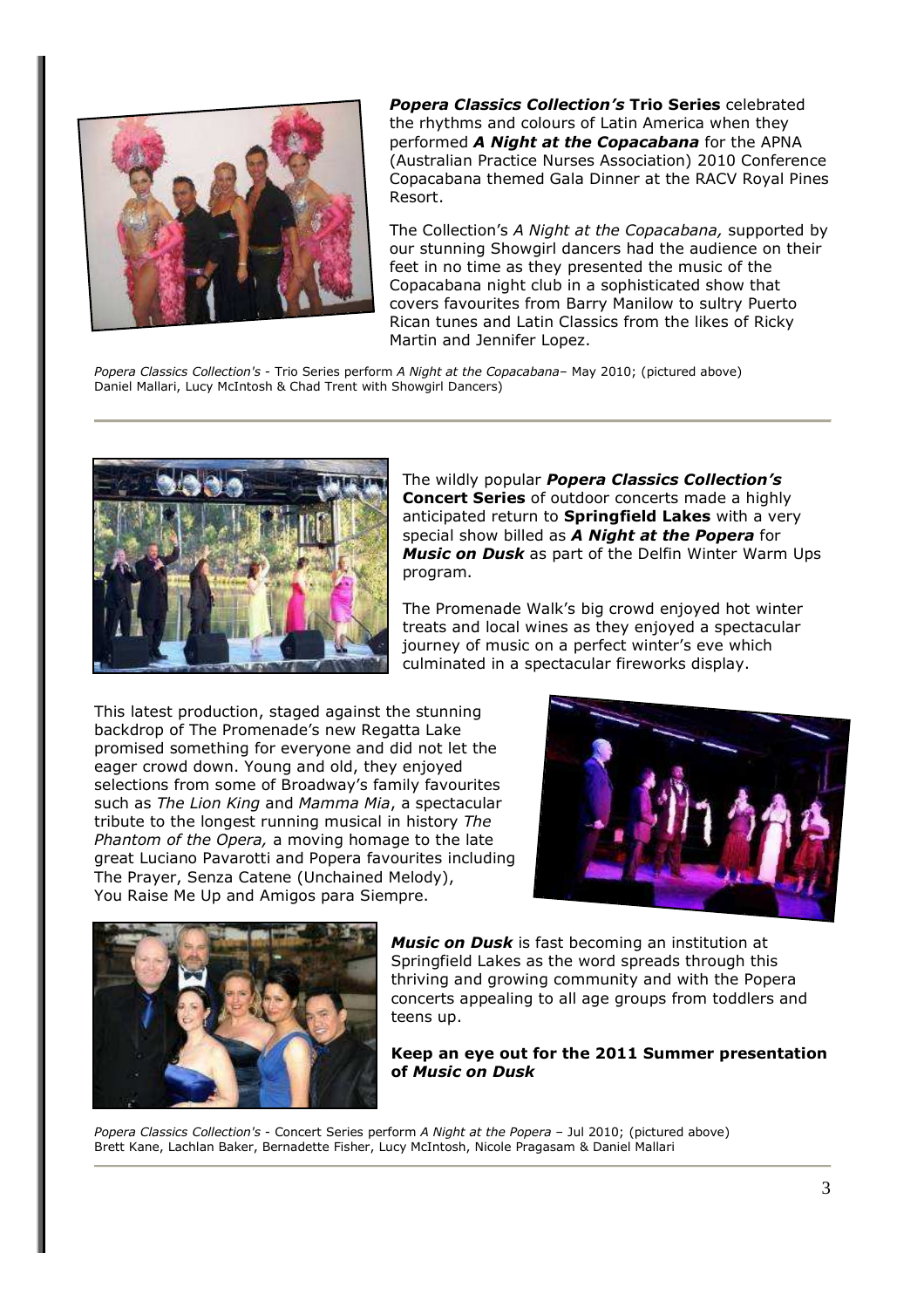

*Dux* **- Southport Yacht Club's** island retreat on South Stradbroke Island celebrated its 28<sup>th</sup> Birthday on an absolutely perfect Broadwater day with a special event - **Popera at Dux** in one of the most spectacularly unique events we have had the pleasure of performing at.

*Dux* is an island haven for the exclusive use of Southport Yacht Club members and guests and is only accessible by water.

This year for the first time, the Club supplied a ferry to transport guests to the venue. And apart from that, one of the largest fleets of boats seen in the anchorage brought many more people to the party. On the nearby beach the occasional wallaby roamed nonchalantly while throngs of people trekked from the water's edge to the marvelous setting beyond. They came by yacht, powerboat, tinnie, and surfboard – or anyway they could to enjoy a birthday celebration like never before.



The Club's *iN SYnC* magazine summed the day up perfectly; "It was a day not to be forgotten with amazing outdoor entertainment in the perfect environment. The setting and the entire scene was beyond compare – hundreds of happy people, children included, in a picnic atmosphere where you could do nothing else but have fun. It was a superb day: one that will go down in the history books of the Southport Yacht Club as being among the very best".



"While the party-goers relaxed on the lawn, sipped their drinks and enjoyed exceptional camaraderie, *Popera Classics Collection* brought the scene alive with their superbly professional and entertaining style. At the end their impact on the crowd was so great that almost everyone present – even people we thought would never be seen dancing – were up and dancing for the finale."

During the interval of **Popera at Dux**, the traditional tug-o-war competition between Yachties and Power Boaties took place and was once again won by the sailors. Everyone sang 'Happy Birthday' to Dux and following the traditional cutting of the cake by Commodore Rob Mundle, everyone was treated to Birthday Cake and Champagne.



Many thanks to Past Commodore and Popera Pal Chris Oxenford for ensuring a successful day for all.

**Look out for upcoming exciting Popera events for Southport Yacht Club.**  Remember, you can check our performance programme and regular updates of upcoming events at anytime – simply visit www.dngentertainment.com

*Popera Classics Collection's* - Concert Series perform *Popera at Dux* – Aug 2010; (pictured above) Ofelia Guizzon, Brett Kane, Bernadette Fisher & Daniel Mallari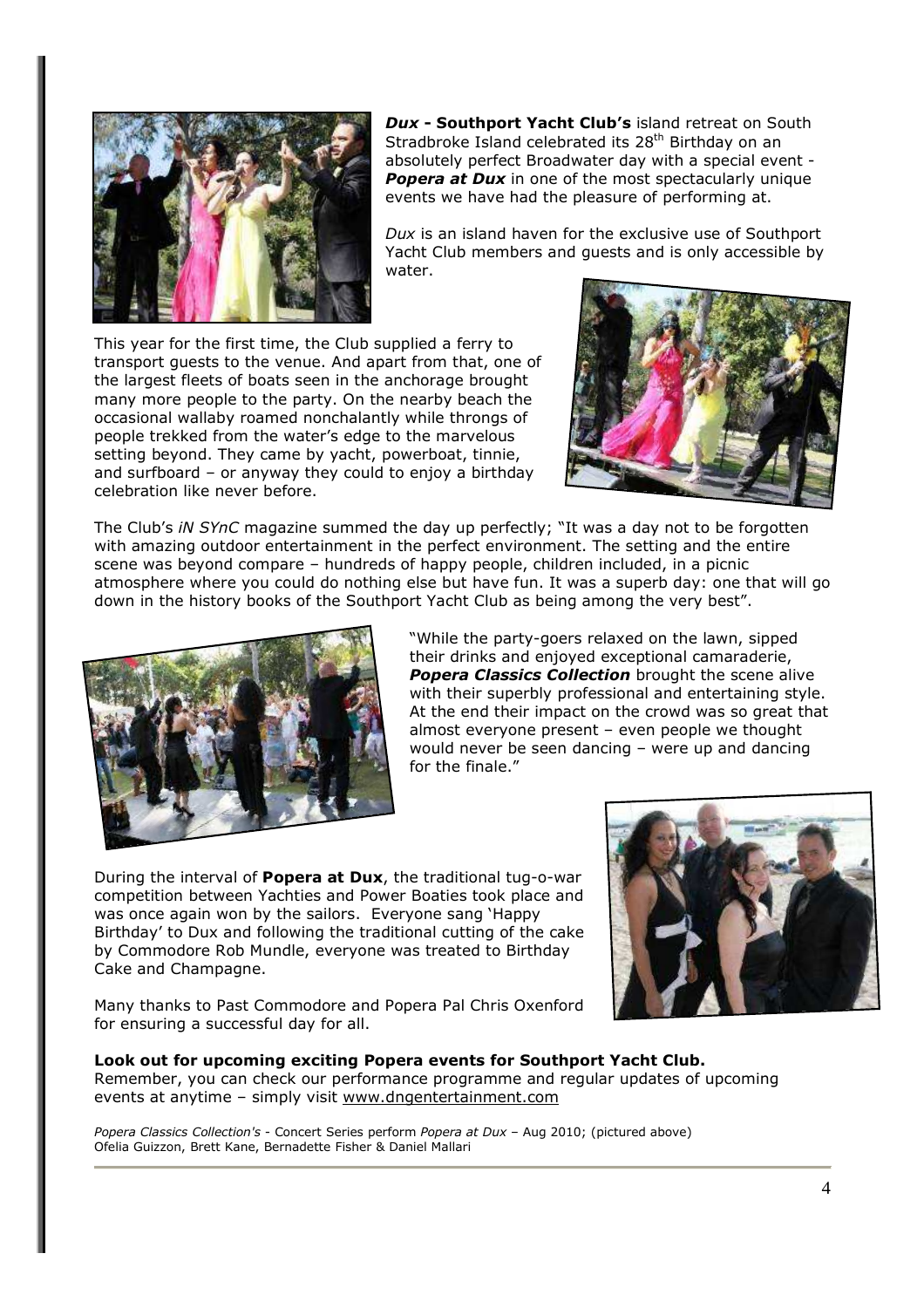

*Popera Classics Collection* continues to have the pleasure and privilege of performing at some very special personal celebrations and sharing many wonderful memories with some magnificent people.

Personal celebrations, whether they be; a significant Birthday, or other monumental occasions such as a Wedding or Anniversary are always so gratifying to be a part of and allow a special and unique connection for our Popera Classics team.

*Popera Classics Collection's* Solo, Duet, Trio and Concert Series offer a flexible and tailored entertainment solution for most events and budgets.

Special congratulations in this edition to David Stoodley *(pictured right)* who celebrated his 60th Birthday in Melbourne with our *Popera Classics Collection's* **Trio Series** in a brilliant 007 themed party. *(Pictured above - Carmel Parente, Daniel Mallari & Bernadette Fisher)* 

If the WOW factor is paramount to the success of your next event, contact our team at D&G Entertainment to discuss how we can customise a performance for your special event.



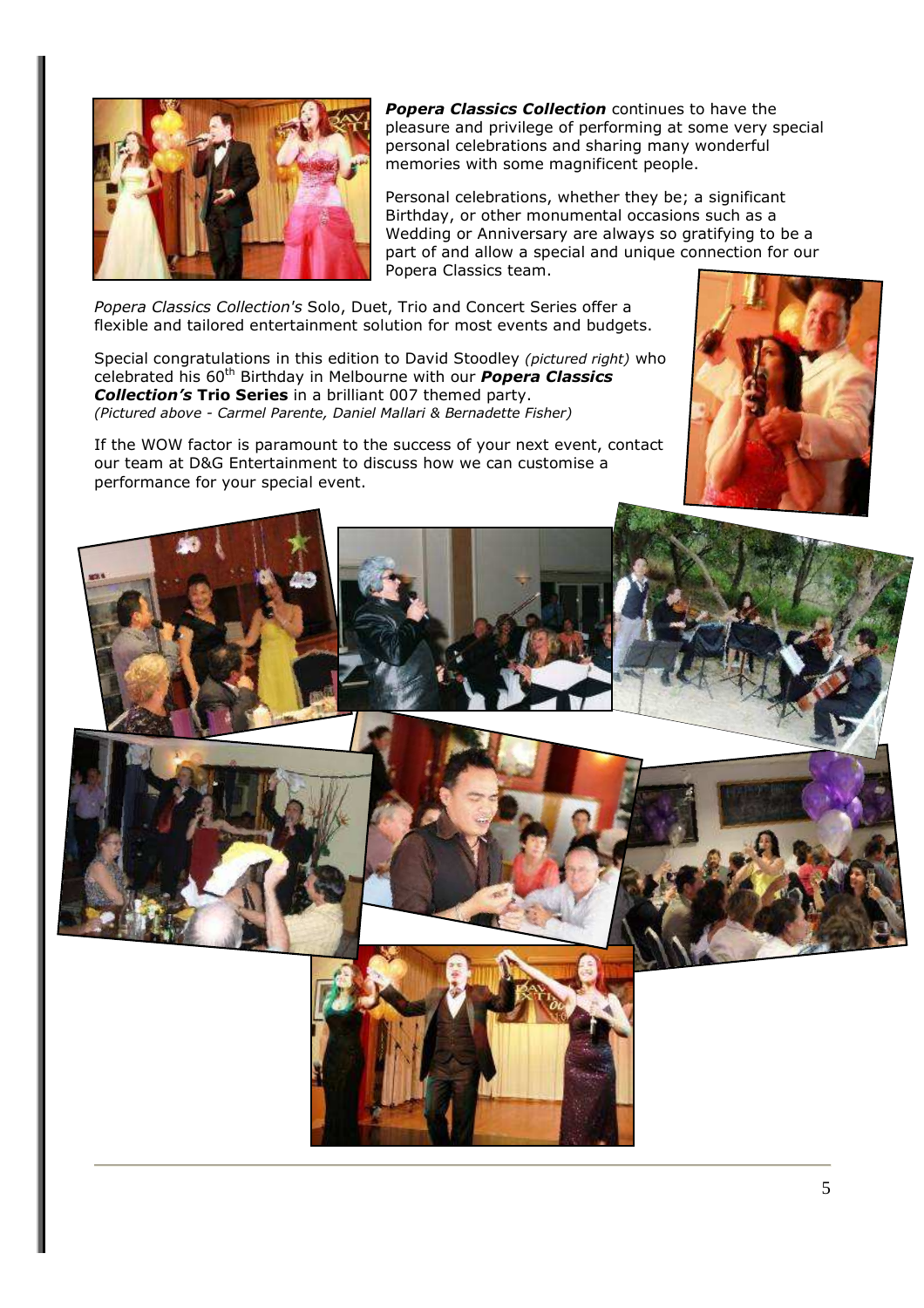

# **D&G ENTERTAINMENT PRODUCTIONS**

Since 1998, D&G Entertainment has been representing some of Australia's finest talent and producing customised world-class performances. As a production company, D&G Entertainment is synonymous with creating; fresh, exciting, interactive and contemporary productions for events including; corporate, conference and incentive markets, hotels and resorts, outdoor concerts and major events.

#### **Here's a peek at a couple of D&G Entertainment's recent productions:**



### *2010 Philippine Festival*  (Albert Waterways Centre)

The Filipino Australian Community Gold Coast Inc engaged **D&G Entertainment** to produce and coordinate the feature entertainment at this year's milestone 20<sup>th</sup> Anniversary Philippine Festival with an objective to showcase and celebrate the Filipinos contribution to Australia.

A highlight of this year's Festival, which was headlined by *The Filipinos' Pride in Australia* - **Daniel Mallari** *(pictured below)*, was a feature concert by six of the finest Filipino vocalists known as *P-Noise (pictured bottom right)* and the sensational male harmony trio *The Lions Den (pictured below left).* The feature concert combined a diverse selection of popular English and Filipino songs, integrated with cultural dances and culminated in a fitting celebration. In a festival highlight, Daniel Mallari joined forces with stunning soprano Bernadette Fisher *(pictured below right)* to perform a very special *Popera Classics Collection* showcase**.** 



The massive capacity crowd, (entry had to be closed for some time) who also enjoyed; Filipino cuisine and delicacies, children activities and Business Promotion stalls, claimed this significant event as the most successful in the festival's history.

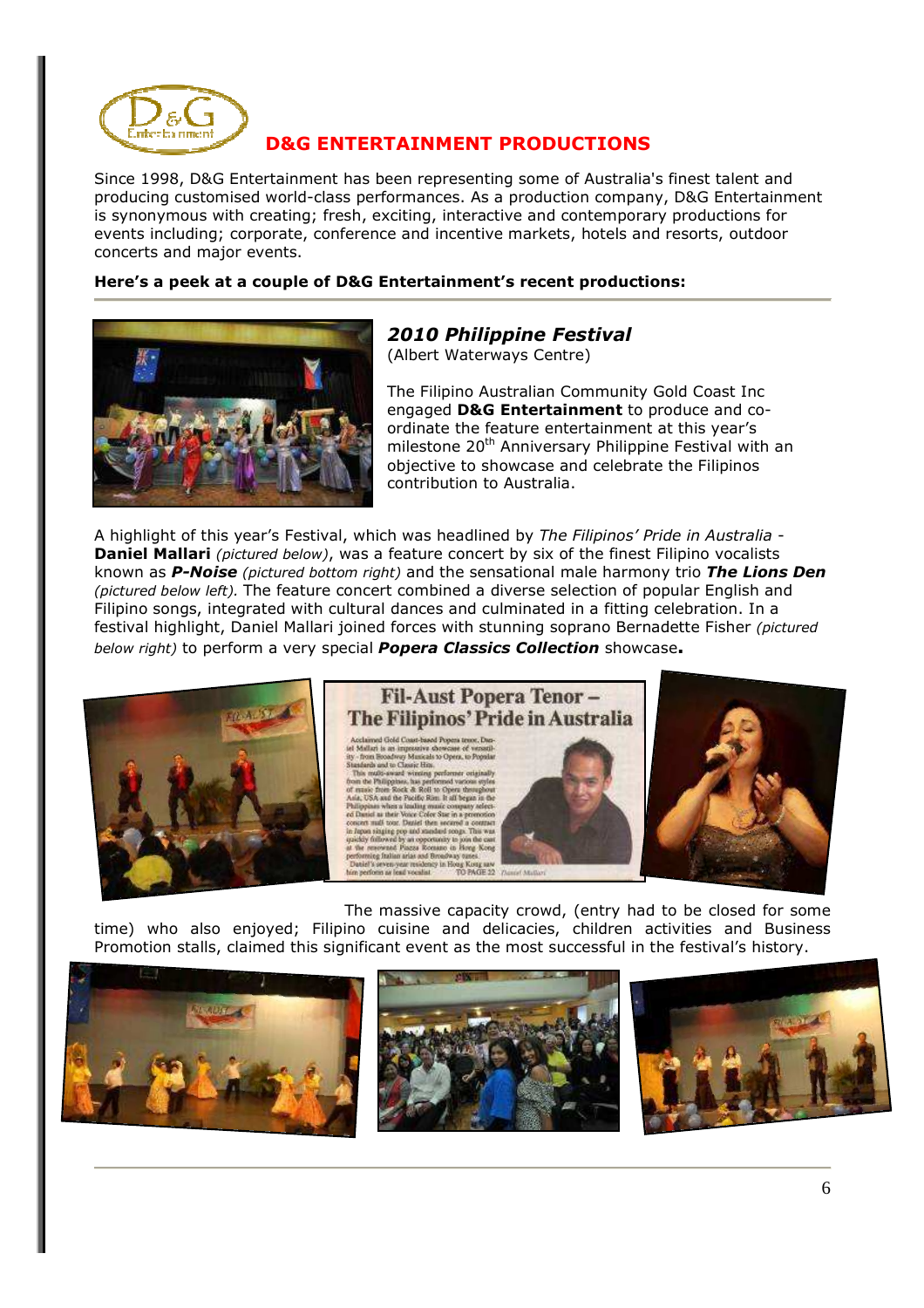# *2010 Mayor's Seniors Week Concerts*

(The Arts Centre Gold Coast)



For the second consecutive year, **D&G Entertainment** had the honour of producing the variety concert for the Gold Coast City Council's *2010 Mayor's Seniors Week Concert.* 

The Mayors Concert is considered to be the highlight of Seniors Week and tickets to the concerts are snapped up within days of release. This year the sell-out crowds were treated to a Variety Spectacular reminiscent of the successful and popular Tivoli circuit of the 1950s.



Featuring a broad spectrum of Acts, the vocalists at the 2010 concerts were supported by the energetic and vivacious *Tivoli Showgirl Dancers (above centre)* complete with stunning costumes whilst the sensational tenor duo *The Two Tenors (above left)* combined the intensity of modern classical music and standards with culture and comedy. Comedian *Peter Grose* amused the audience with his home grown satire and male trio *The Lions Den (above right)* brought the audiences to their feet with their amazing harmonies as they paid tribute to the renowned Doo-Wop male vocal groups of the 1950s. (Be sure not to miss these guys! See upcoming performances in this edition for details).The concert culminated with *Popera Classics Collection's* **Trio Series** *(below left)* performing a moving homage to the late great Luciano Pavarotti in a spectacular and fitting finale to the 2010 Mayor's Seniors week Concert.



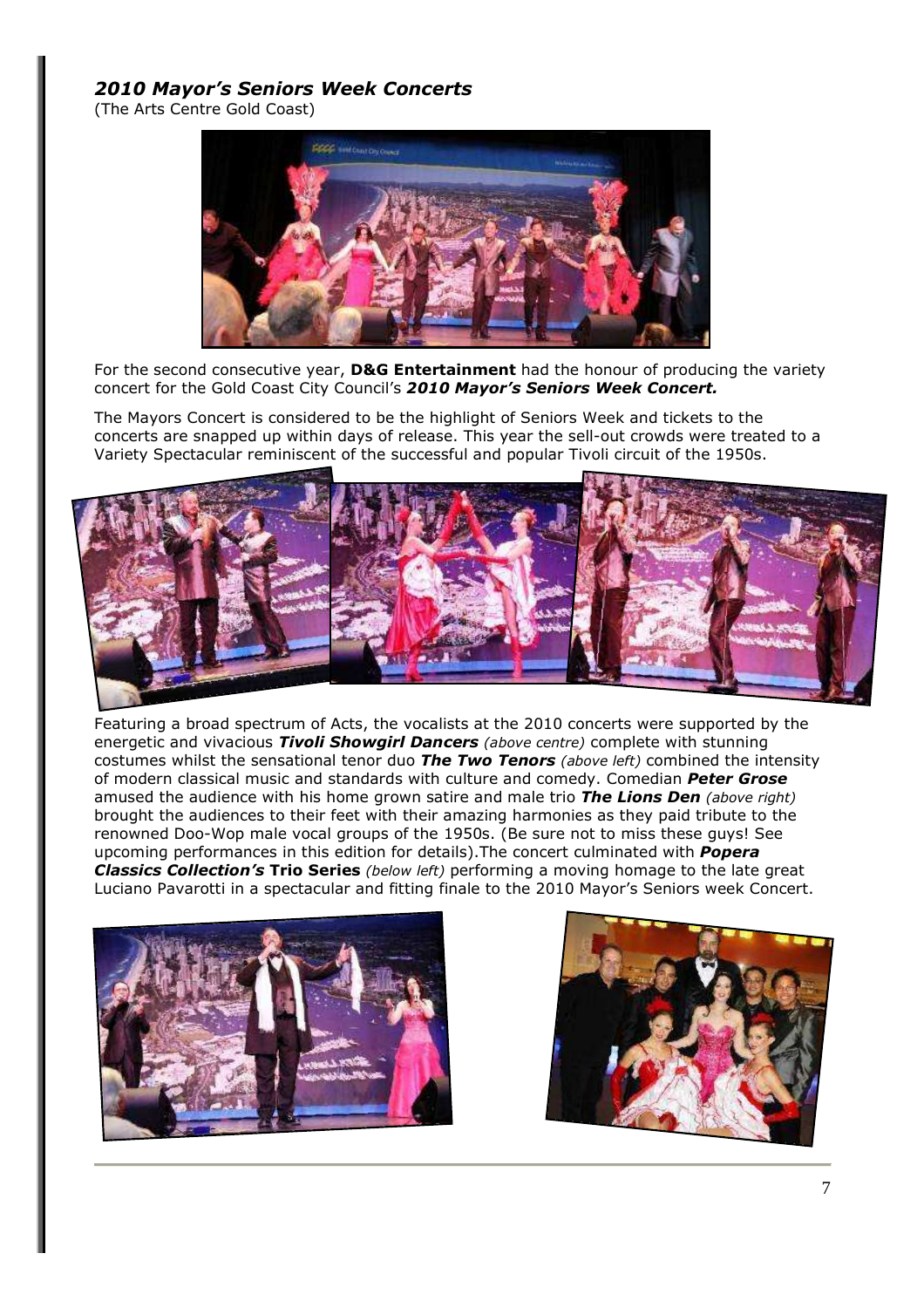**DANIEL MALLARI** 



### **www.danielmallari.com**



Acclaimed Gold Coast Popera Tenor *Daniel Mallari* represented Australia in Auckland, New Zealand when supreme Australasian talent were brought together to perform the new classical crossover sound sweeping the globe in a concert billed as *Southern Cross-Over* at Auckland's Bruce Mason Centre.

*Southern Cross-Over* featured Australasia's new breed of rising classical crossover stars and Daniel was thrilled to be invited to perform as Australia's representative alongside internationally acclaimed Will Martin (the youngest tenor

ever to top the UK Classical charts), Rebecca Wright (NZ Idol finalist fresh from her lead role in the touring production of Starlight Express), and young New Zealand female sensation EVE.

Classical crossover music is extremely popular in New Zealand and the audiences soaked up Daniel's performance and style.

Daniel Mallari *(pictured above)* at the *Southern Cross-Over* Concert – Auckland, NZ – Feb 2010

*Daniel Mallari* continued to put Pop into Opera with his guest performances at *Treasure Day* fixtures around Queensland from Caloundra RSL in the north to Kedron Wavell Services Club in Brisbane and Jupiters Casino and Twin Towns Services Club in the south.

Daniel also made his debut appearance at *Back to the Tivoli* at Twin Towns Services Club. The show, which is produced and hosted by international performer and lead singer of the *Delltones*, Wayne Cornell and Jenifer Green has been performing since



1996 and is without a doubt, one of Twin towns most successful shows.

Daniel is a multi award winning performer and club-scene favourite. Dubbed as the 'little chap with the big voice', Daniel amazes audiences with his versatility to shift between styles from popular arias to musical theatre hits and standard classics.

These shows are a great opportunity to catch him up close and personal and accompanied by a live band. Keep an eye out for the next series of dates! Remember, you can check our performance programme and regular updates of upcoming events at anytime – simply visit www.dngentertainment.com

Daniel Mallari (pictured) – *Treasure Day Shows* – Jun 2010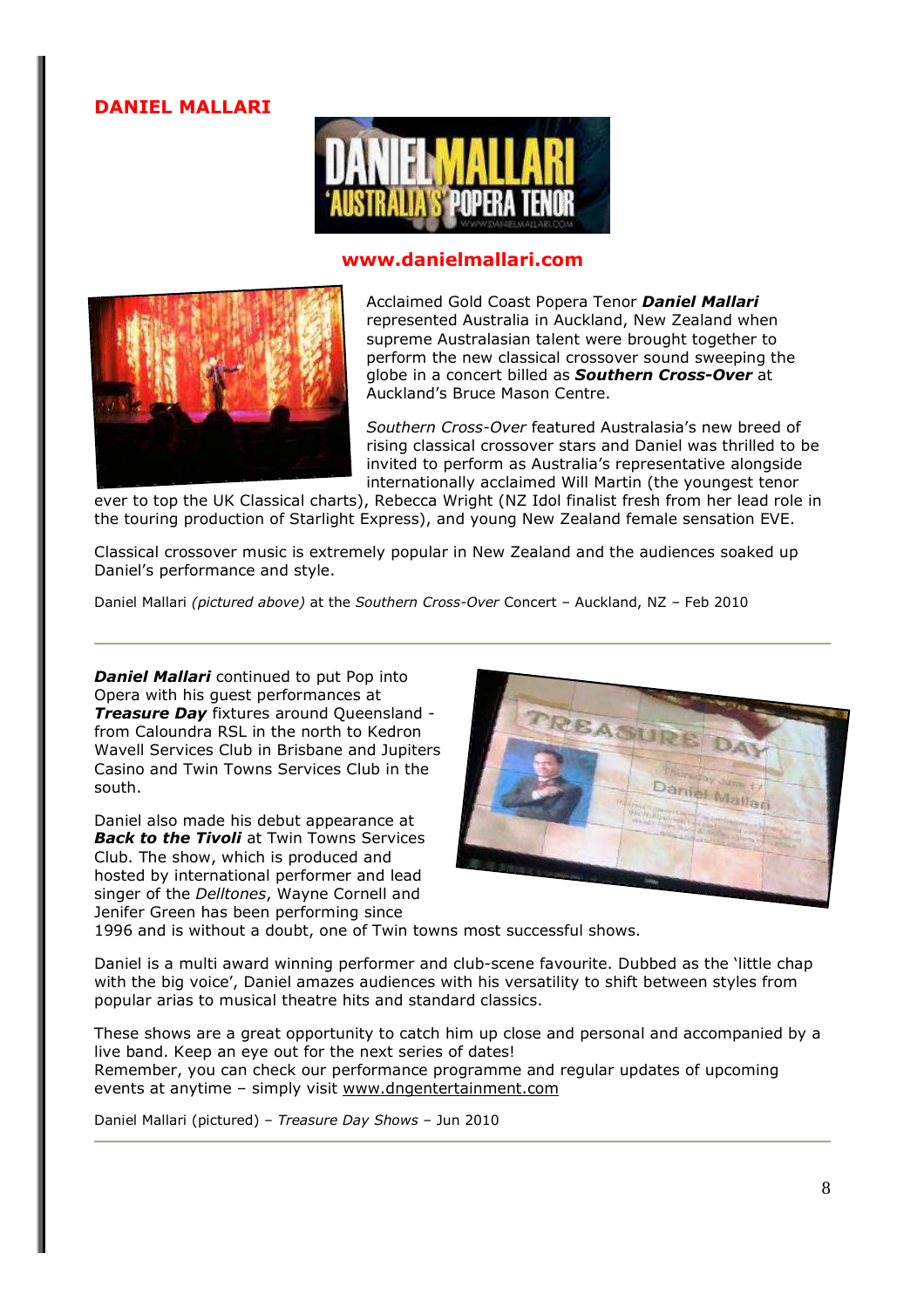

*Bond University's Open Day* sees thousands of people visit the state-of-the-art facility each year to find out how Bond University can bring their ambition to life, tour the fantastic facilities, meet the staff and students and enjoy a day of jampacked entertainment and informative sessions.

Popera Tenor *Daniel Mallari* headlined this year's live entertainment at the Open Day with a feature performance of popular modern crossover tunes at the newly built ADCO Amphitheatre.

He was later joined by the sensational male harmony trio **The Lions Den** (read more in the featured profile section) for an impromptu performance of a tribute medley from the smash-hit musical *The Jersey Boys.* 



Daniel Mallari performs *Bond University Open Day* – Aug 2010 *(pictured above)* Daniel Mallari and with The Lions Den *(right)*

## **\*\* STOP PRESS \*\* STOP PRESS \*\* STOP PRESS \*\* STOP PRESS \*\* STOP**

# **DANIEL MALLARI TO RELEASE HIS 3RD ALBUM**

Multi-Award winning Popera tenor, Daniel Mallari has once again collaborated with good friend, album producer and arranger Andrew Worboys for his latest production and third solo album. Recording is due to be completed in December, with **release in early 2011. Watch out for further details of the album launch as they are announced!**

Daniel's debut CD *my corner of the sky* is a compilation of stirring ballads, musical theatre hits and soaring arias, whilst his follow-up album *Chasing Dreams* takes his listeners on a journey mainly into the classical cross-over world of Popera – both CDs are first release sellouts!

This new release (title soon to be announced) includes a selection of unique and stunning arrangements written especially for Daniel who rediscovers well known hits such as; Hallelujah, Il Mio Cuore Va (My Heart Will Go On), Pie Jesu, Memory, Don't Cry For Me Argentina, Defying Gravity and 9 other stirring tracks with interpretations and adaptations of modern and classical pieces that are uniquely and synonymously Daniel Mallari – Australia's Popera Tenor!

Album producer Andrew Worboys has musically directed; Christine Anu, Todd McKenny, Queenie Van De Zandt, Jenny Morris, Trevor Ashley, Paul Capsis and Glaswegian Jimmy Somerville who first shot to international fame with his ground breaking band Bronski Beat. Andrew produced the music for the production of They're Playing our Song with Simon Bourke and Georgie Parker.

**For more information on Daniel Mallari and his CDs including audio previews and song lists, visit his website at www.danielmallari.com**

**And don't forget to regularly check our website at www.dngentertainment.com or Daniel's at www.danielmallari.com for an updated listing of Daniel's performances.**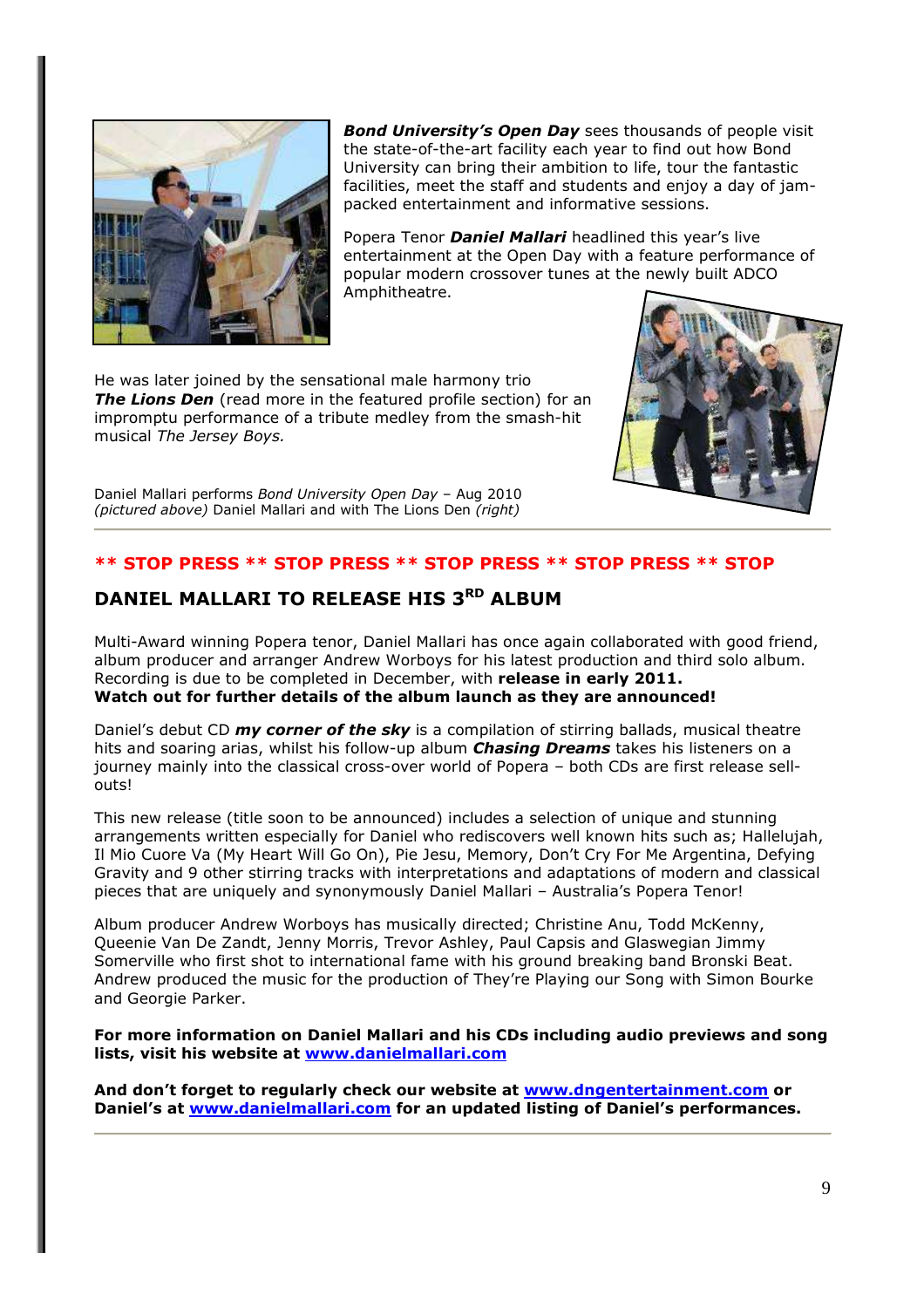# **FEATURED PROFILE OF THE MONTH**

**THE LIONS DEN (Male Harmony Trio)** 



We are thrilled to introduce you to *The Lions Den,* one of the most exciting Acts born from Queensland and consisting of three individually acclaimed and awardwinning performers; Joel Gonzales, Daniel Mallari and Lloyd Saniel.

This trio of Leos specialises in spectacular harmonies and continues to amaze audiences with their vocal range, control and tone - reminiscent of the celebrated Doo-Wop male vocal groups formed in the 1950s when pop, gospel and rhythm and blues came together in a new style that later crossed over to the pop charts with unprecedented success.

**The Lions Den** lifts audiences through positive, inspirational and high-spirited songs. Their dynamic and diverse repertoire features the timeless classics of renowned male group hit makers such as; The Platters, The Drifters*,* Bee Gees*,* The Beach Boys, Righteous Brothers and Frankie Valli & The Four Seasons currently being featured in the smash hit musical The Jersey Boys.





**The Lions Den** presents the immensely popular and timeless cross-over of doo-wop and pop music in a fresh, exciting and contemporary production celebrating legendary artists and music.

Their performances have the audience infectiously singing along and tapping their feet in no time.

*THE Lions Den* made their debut appearance in August this year at the Mayor's Concerts at The Arts Centre Gold Coast. (*see feature above*) The audience response was overwhelming and surpassed all expectations, they simply stole the show! You don't want to miss these guys!

*The Lions Den* will also feature in our brand new concert production for 2011 – *Platters to Popera and Pavarotti.* Watch out for upcoming shows!

You can catch a feature performance by *The Lions Den* at the *2010 Colgate-Palmolive Carols by Candlelight* **on Sunday 19th December 2010** (See Upcoming Performances below)

**And don't forget to regularly check our website at www.dngentertainment.com for an updated listing of** *The Lions Den's* **performances.**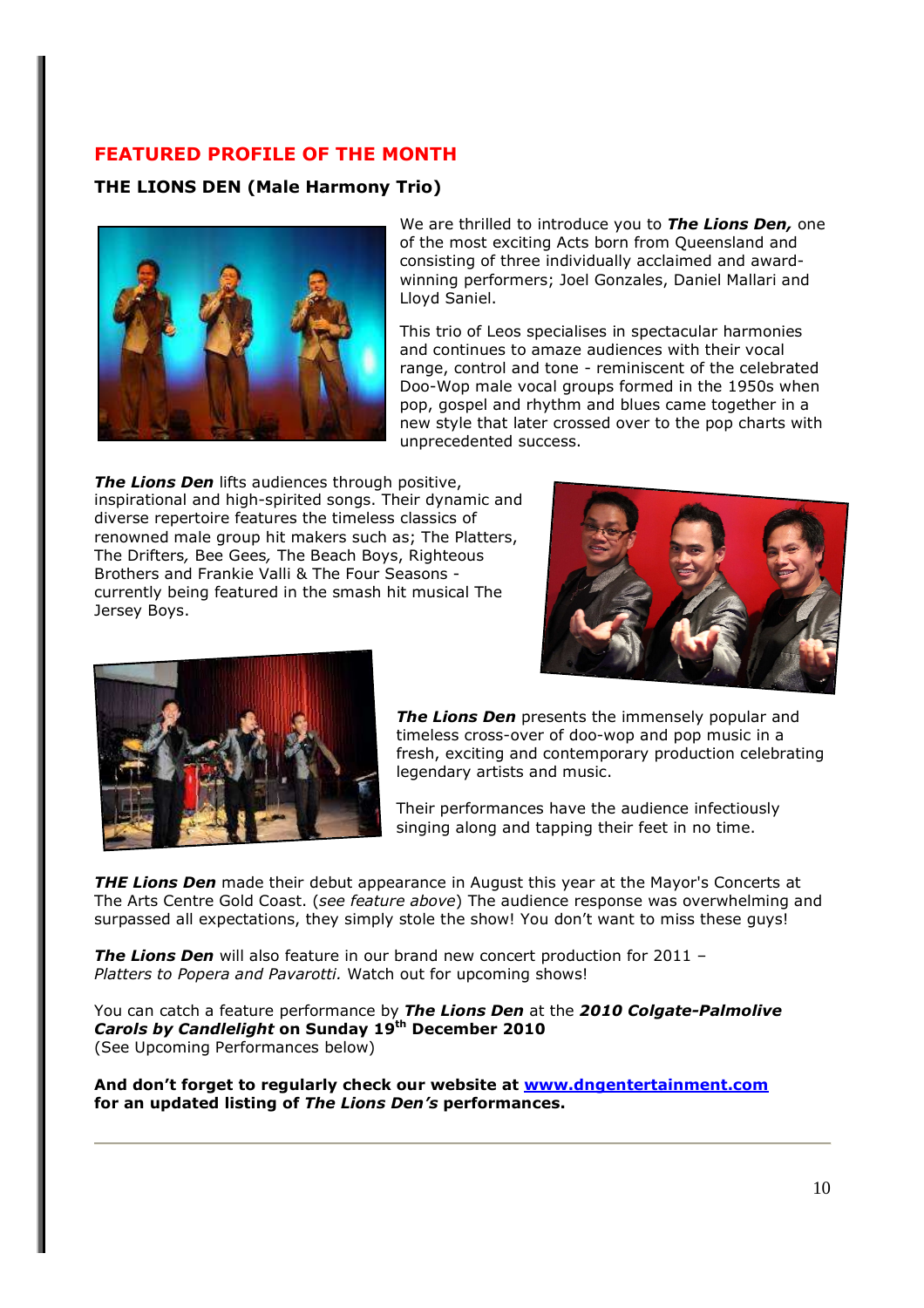# **WHAT WE ARE GOING TO BE UP TO ….**

### **UPCOMING PERFORMANCES – LATEST NEWS & ANNOUNCEMENTS**

**Don't forget to regularly check our website www.dngentertainment.com for a full listing including live updates of performances as soon as they are confirmed.**



**Saturday 4th December, 2010** 

*Popera Classics Collection***'s Concert Series**  *Popera on the Broadwater* **presents** *A Popera Christmas* **Concert** 

**Broadwater Parklands (Marine Parade, Southport) The Great Lawn & Outdoor Stage - Free Community Concert** 

**Concert 7:30pm Start (Pre-concert entertainment from 5:00pm)** 

A very special Popera Christmas-themed concert! To kick-start Gold Coast Christmas celebrations, *Popera Classics Collection* returns to the state-of-the-art Broadwater Parklands Southport to present **A Popera Christmas**. This Christmas feast, unique to any other Christmas event, will be served up by *Popera Classics Collection's* finest voices and promises something for everyone. Celebrate the spirit of the season with yuletide favourites, a selection from Broadway reflecting the spirit of Christmas, some of the world's most popular classical pious pieces and of course a powerful mix of Popera Classics. **A Popera Christmas** also features *The Rainbow Teddies* for our Popera Pups! Bring a rug & picnic and arrive early for a good spot to enjoy this free community event with family and friends. Mark it in your diary and don't miss this unique Popera on the Broadwater concert - with a Christmas twist! Hope to see you there! This is a D&G Entertainment Production for Broadwater Parklands.



#### **Sunday 5th December, 2010**

**Daniel Mallari** *George Harvey presents Guest Artist Daniel Mallari* 

**Club Banora (Leisure Drive, Banora Point NSW)** 

**Free Floorshow - Showtime 10:30am (Queensland Time)** 

In his only performance at Club Banora this year, Daniel returns to the venue where he won the Twin Towns Banora Talent Quest in 1998 to perform as this week's special guest artist. *Daniel Mallari* performs classical cross-over music, popular melodies from the world of Popera, Arias and Music Theatre to Standard Classics all in one show. Arrive early as limited seats! No Cover Charge. Enquiries to the Club on Ph (07) 55362277.



#### **Sunday 5th December, 2010**

*Popera Classics Collection***'s Concert Series**  *Myer Christmas Carols at Varsity Lakes 2010* 

**Central Park Oval (Lake Street, Varsity Lakes Qld)** 

**6:00pm Start (Pre-concert entertainment from 5:00pm)** 

The 2010 Myer Christmas Carols, hosted by Gregory Brown will see a feature performance by *Popera Classics Collection* together with a great line-up of performers including Hope Church Australia Choir and Ikin Dance to entertain the crowd. Don't miss the huge Fireworks Display and enjoy free rides and activities for the children including Santa. Presented by Myer, Varsity Lakes Community Ltd and Hope Church proudly supporting The Hear and Say Centre.